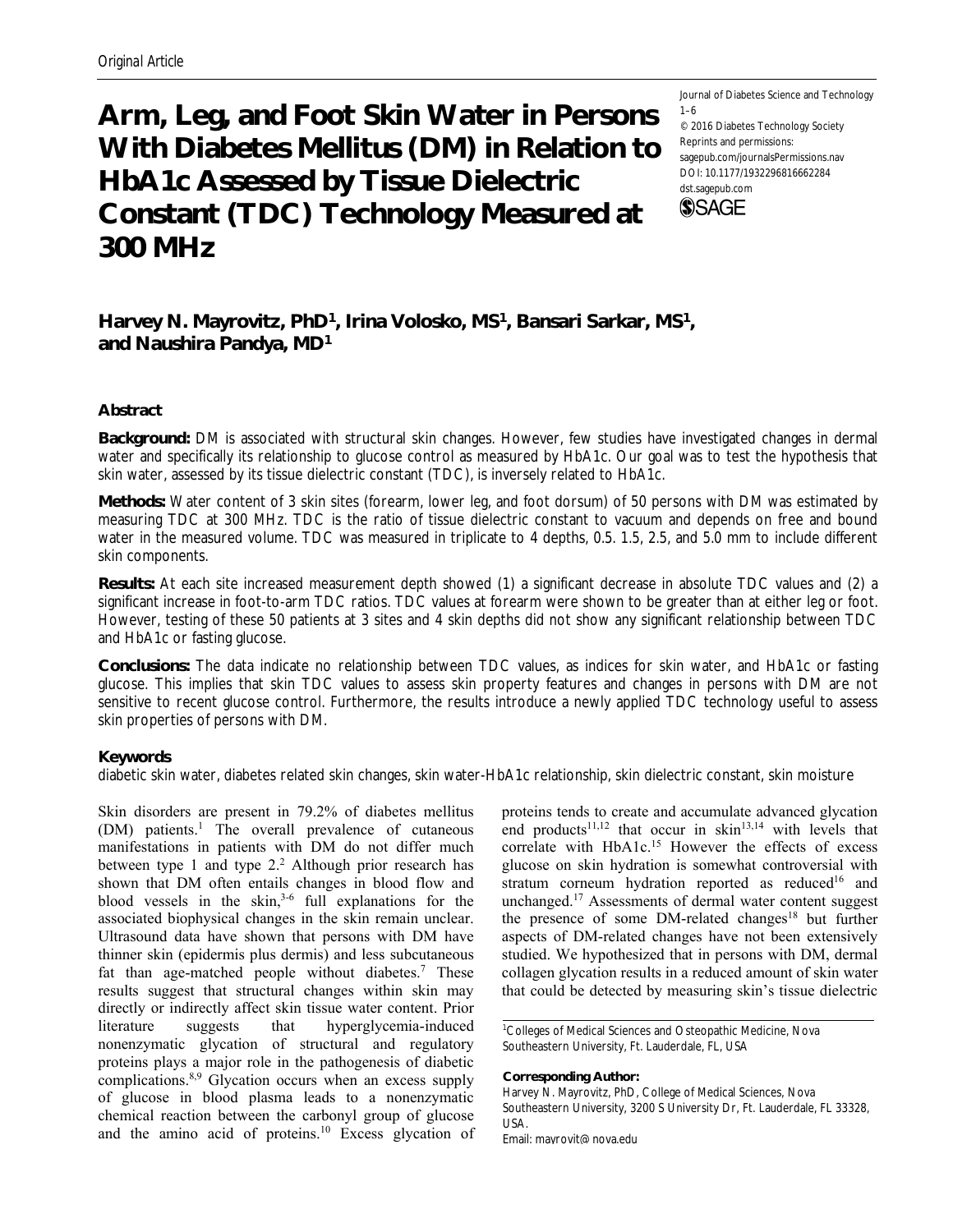constant (TDC) at 300 MHz since TDC is largely dependent on skin free and bound water. If the hypothesis is true then an inverse relationship between TDC and HbA1c should be present. One study goal was to test this hypothesis. A second goal was to introduce the use of the TDC technology for the assessment of DM skin properties.

# **Methods**

# *Subjects*

A total of 50 persons with DM (32 female) participated in this study after signing an institutional review board (IRB) approved consent form. Patients were evaluated after their scheduled appointment time at the out-patient clinic. Of the 50 consecutive patients included in this study, 46 were type 2 DM patients and 4 were type 1 DM patients. All type 1 patients were females with an average DM duration (mean  $\pm$  SD) of 39.0  $\pm$  14.8 years. The DM duration for the type 2 patients was  $8.0 \pm 3.7$  years. Male and females were similar in most parameters except for total body fat percentage which was greater for females as summarized in Table 1 along with other pertinent data corresponding to the studied patient group. BMI of the group ranged from 20.8 to 36.5 kg/m<sup>2</sup> with 35 patients (70%) greater than 25 kg/m<sup>2</sup> being either classed as overweight or obese. Entry requirements for participation were a clinical diagnosis of DM for at least 1 year and no skin condition on upper or lower extremities that would disallow measurements of skin water. Persons were excluded from participation if they had (1) any implanted wires or electronic devices or (2) any open wounds anywhere on the lower extremities.

#### *Measurements*

*Tissue Dielectric Constant (TDC).* The relative water content of 3 anatomical skin sites (forearm, lower leg and foot dorsum) was estimated by measuring TDC at a frequency of 300 MHz using the MoistureMeterD device manufactured by Delfin Technologies Ltd (Kuopio, Finland). The device (Figure 1) consists of cylindrical probes of different sizes that are connected to a control unit that displays the TDC value when the probe is placed in contact with the skin. The TDC value is a dimensionless quantity that is the ratio of the TDC to that of free space and has been used extensively for the estimation of skin water and its change.<sup>19-23</sup> A single TDC measurement typically requires that the probe be in contact with the skin using light pressure for less than 10 seconds. Probe dimensions determine the effective measurement depth which, for the present study, was to depths of 0.5 mm, 1.5 mm, 2.5 mm, and 5.0 mm below the epidermis at all sites. The effective measurement depth is defined as the depth at which the 300 MHz electric field decreases to 1/e of its surface field. In general, TDC values depend largely on tissue water content and tissue composition in the region below the probe surface. The frequency of the probe, being 300 MHz, allows both free and bound water contributions to TDC to be determined.<sup>24</sup>

**Table 1.** Baseline Features of Subjects.

|                                                                          | Both genders     | Females          | <b>Males</b>     |  |  |
|--------------------------------------------------------------------------|------------------|------------------|------------------|--|--|
| n                                                                        | 50               | 32               | 18               |  |  |
| Age (years)                                                              | $64.4 \pm 14.1$  | $63.9 \pm 15.8$  | $65.4 \pm 10.9$  |  |  |
| BMI (kg/m <sup>2</sup> )                                                 | $28.1 \pm 5.6$   | $27.5 \pm 6.1$   | $29.1 \pm 4.8$   |  |  |
| Total body fat (%)                                                       | $32.7 \pm 7.8$   | $35.1 \pm 7.8$   | $28.7 \pm 6.3**$ |  |  |
| Total body water                                                         | $48.0 \pm 5.7$   | $47.1 \pm 5.3$   | $49.6 \pm 6.2$   |  |  |
| $(\%)$                                                                   |                  |                  |                  |  |  |
| Fasting glucose                                                          | $166.5 \pm 66.3$ | $156.6 \pm 58.0$ | $7.9 \pm 1.5$    |  |  |
| (mmol/L)                                                                 |                  |                  |                  |  |  |
| $HbA1c$ $(\%)$                                                           | $8.04 \pm 1.92$  | $8.1 \pm 2.1$    | $128.8 \pm 20.6$ |  |  |
| BP systolic (mmHg)                                                       | $124.3 \pm 19.5$ | $121.8 \pm 18.7$ | $128.8 \pm 20.6$ |  |  |
| BP diastolic (mmHq                                                       | $75.5 \pm 18.4$  | $72.0 \pm 12.2$  | $81.7 \pm 25.2$  |  |  |
| Data entries are mean $\pm$ SD. Males did not differ from females in any |                  |                  |                  |  |  |

category except total body fat percentage, in which males had a significantly lower fat percentage. \*\**P* < .01 compared to females.

For reference, pure water has a TDC value of about 76 at  $32^{\circ}$ C. The physics and principle of operation have been well described.<sup>25-28</sup> The 300 MHz signal is generated within the control unit and is transmitted to the tissue via the probe that is in contact with the skin and acts as an open-ended coaxial transmission line. A portion of the incident electromagnetic wave is reflected in an amount that depends on the dielectric constant of the tissue, which itself depends on the amount of free and bound water in the tissue volume through which the wave passes. Reflected wave information is processed within a control unit, and the dielectric constant is displayed.

*Body Composition Parameters.* Body composition parameters were estimated from bioimpedance measurements using the InnerScan Body Monitor (Tanita BC-558, Tokyo, Japan). This device measures body and segmental electrical impedances at 50 KHz while the subject stands and grips electrodes in each hand for about 20 seconds. Using gender, age, and height data as input, a company private algorithm based on impedance values is used to determine a percentages of total body fat, total body water, and limb segmental fat percentages based a model representation of the body components.

## *Analysis*

Differences in TDC values among depths at each site were tested using a general linear model with repeated measures with effective measurement depth as the repeated measure and gender as the between subjects factor. If no gender differences were detected data were analyzed using combined gender data. Differences in TDC values among sites at each depth were tested using a general linear model with repeated measures with effective measurement depth as the repeated measure and site (forearm, leg, and foot) as the between subjects factor. Tests for differences between depths at any site and between sites were considered statistically significant with a  $P$  value  $\leq$  .01. Regression analysis was used to test for significant relationships between TDC values and HbA1c and related parameters.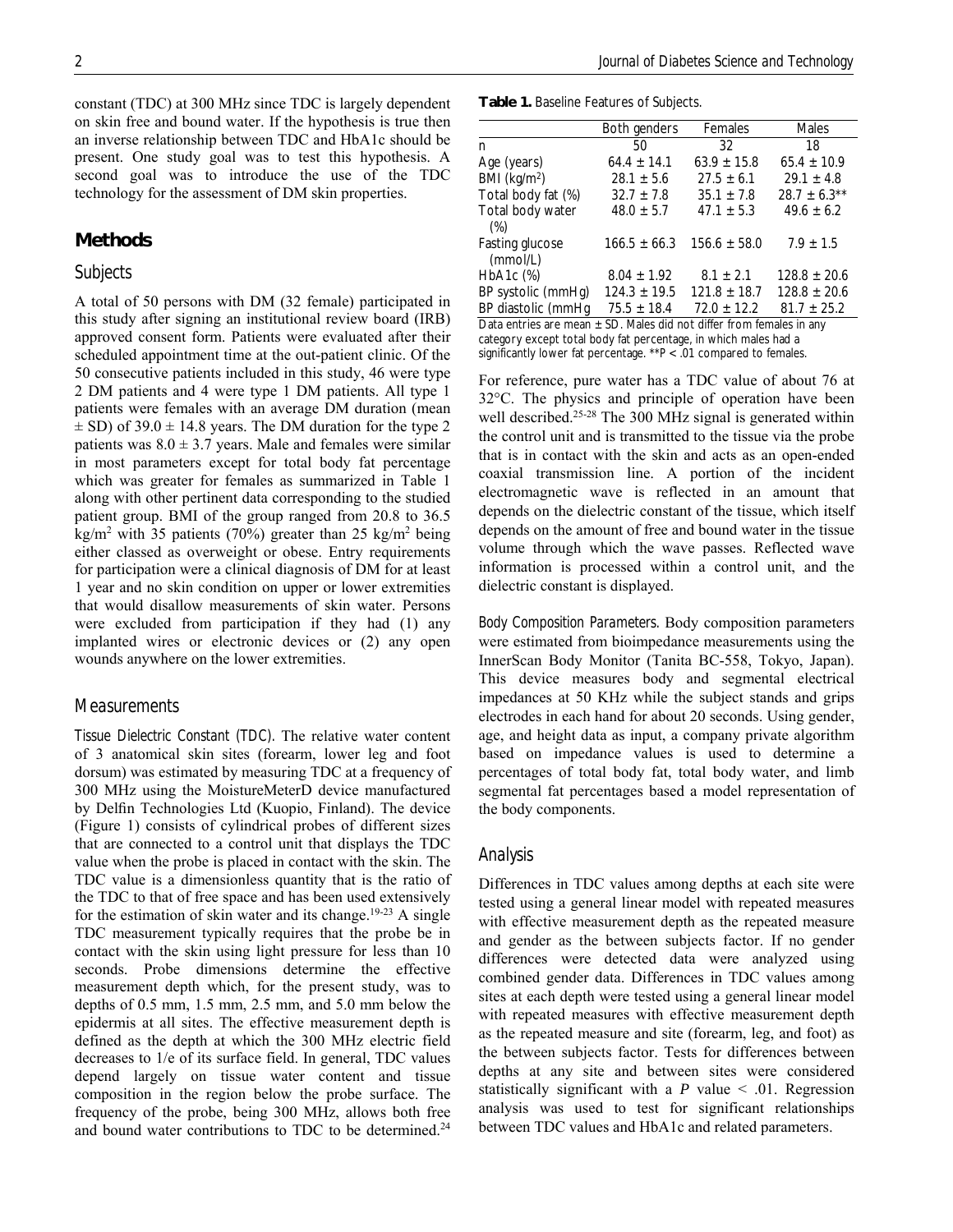

**Figure 1.** Tissue dielectric constant (TDC) measurements. Anatomical site measurements are illustrated using the 1.5 mm depth probe. Three sites were measured on 1 body side: (A) anterior forearm 6 cm distal to the antecubital fossa, (B) gaiter area 10 cm superior to the medial malleolus, and (C) foot dorsum slightly proximal to the junction of the 1st and 2nd toes. TDC values at each site were measured in triplicate and averaged. Actual measurements were to effective depths of 0.5, 1.5, 2.5, and 5.0 mm using the probes shown in (D).



**Figure 2.** Absence of TDC-HbA1c relationship. Data points are TDC-HbA1c pairs for all 50 DM patients as measured on (A) forearm to depths of 0.5 mm and 5.0 mm and (B) leg and foot to 1.5 mm depths.  $R<sup>2</sup>$  is the coefficient of determination showing essentially zero correlation between TDC and HbA1c.

## *Procedures*

All research-related measurements were done within a closed area designated for experimental research with each patient lying supine on a padded examination table for TDC measurements. While supine, target measurement sites located on the patient's self-expressed dominant body side were marked with a surgical pen. These sites were on the (1) anterior forearm 6 cm distal to the antecubital fossa, (2) the medial gaiter area located 10 cm proximal to the medial malleolus, and (3) slightly proximal to the junction of the first and second toes on a flat part of the foot dorsum. TDC measurements were then done in triplicate at each site. Forearm measurements were done first followed by leg site measurements and finally foot site measurements. TDC measurement order was using the 5 mm probe first and progressing to 2.5 mm, 1.5, and 0.5 mm depth probes. Whole-body and segmental bioimpedance was determined after completing all TDC measurements.

# **Results**

# *TDC Values by Depth at Each Anatomical Site*

General linear model analyses of TDC depth variation between genders among sites showed no gender differences but an overall decrease in TDC values with increasing depth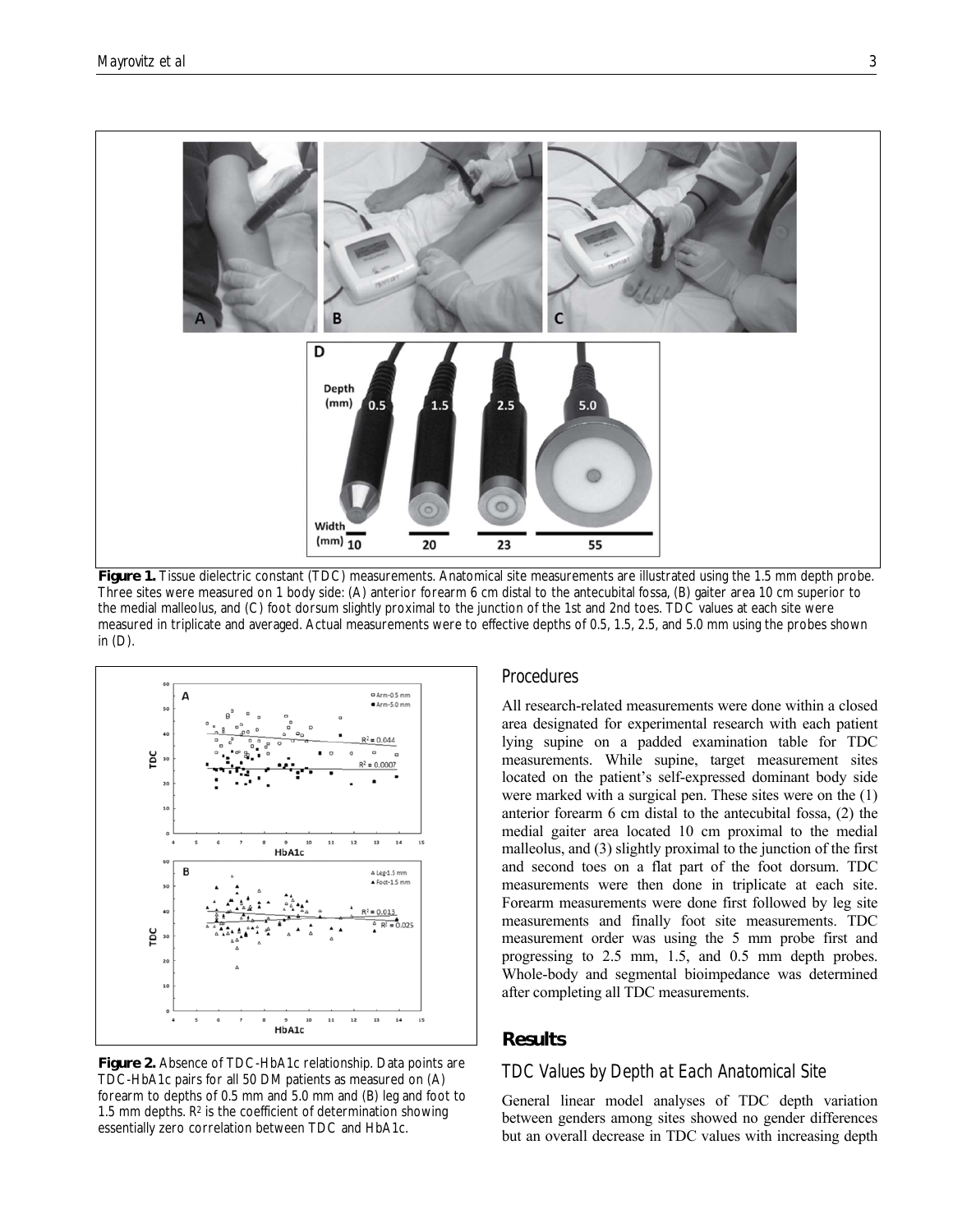as summarized in Table 2. At the forearm there was a monotonic decrease  $(P \le .001)$  in TDC values with increasing depth with TDC values at 0.5 mm being  $38.4 \pm 5.5$ and  $25.8 \pm 4.1$  at a depth of 5.0 mm. At the leg site a similar directional decrease in TDC values was observed from 0.5 mm to 2.5 mm (*P* < .001) but values at 2.5 and 5.0 mm (34.1  $\pm$  6.3 vs 33.0  $\pm$  12.1) did not significantly differ from each other. At the foot dorsum site the shallower depths (0.5 and 1.5 mm) TDC values did not differ from each other but both were greater than values obtained at a depth of 2.5 and 5.0 mm ( $P < .01$ ), which themselves differ between them ( $P <$ .01). Overall, forearm TDC values were less than for either the leg  $(P < .001)$  or foot  $(P < .001)$  with no overall difference between leg and foot TDC values. Foot/arm TDC ratios monotonically decreased with increasing depth (*P* < .001) and ranged from  $1.028 \pm 0.209$  at 0.5 mm depth to  $1.371 \pm 0.395$  at a depth of 5.0 mm with TDC values at each depth significantly different from each other  $(P < .01)$ .

#### *TDC Relationship to HbA1c*

Regression analysis failed to show any significant relationship between TDC values measured at any site or depth with the patient's HbA1c or with the patient's fasting glucose on the day of the TDC measurements. This is well illustrated in Figure 2 that shows the variation in TDC values measured in the forearm at 0.5 mm and 5.0 mm versus HbA1c and the variation in TDC versus HbA1c as measured at the leg and foot sites to a depth of 1.5 mm. The resultant coefficient of determination  $(R^2)$  values are not significantly different than zero thereby indicating essentially no detected correlation between any TDC value and HbA1c. Similar absence of relationships were found when fasting blood glucose was used as the independent variable.

## **Discussion**

## *TDC Variation by Depth and Anatomical Site*

Measurements of TDC in persons with DM have been used in only 1 study known to the authors to characterize DM skin tissue properties.18 Therein TDC was measured bilaterally on forearm and foot dorsum to depths of 0.5, 1.5 and 2.5 mm in a group of 18 persons with and without DM. The authors reported that there was no difference in TDC values at forearm between groups but there was an approximately 15% greater TDC value of the DM group as measured on the foot dorsum. Subsequent calculations of TDC foot/arm ratios based on their data indicate the largest TDC ratio occurred at a measurement depth of 2.5 mm and this ratio was significantly larger than corresponding ratios of persons without DM  $(1.252 \pm 0.039 \text{ vs } 1.047 \pm 0.053, P)$ < .05). The foot/arm ratios of the present DM group measured to the same 2.5 mm depth was  $1.265 \pm 0.273$ , which is quite similar to the prior findings in persons with DM. The decreasing TDC values with increasing measurement depth herein observed are consistent with results obtained in several prior studies<sup>19,29</sup> in which this

**Table 2.** TDC Variations by Anatomical Site and Depth.

| Anatomical site           |                                    |                                         |                             |                                   |  |
|---------------------------|------------------------------------|-----------------------------------------|-----------------------------|-----------------------------------|--|
| <b>TDC</b><br>measurement |                                    |                                         |                             | Foot/arm                          |  |
| depth                     | Forearm                            | Leg                                     | Foot                        | ratio                             |  |
| $0.5$ mm                  | $38.4 \pm 5.5^{\circ}$             | $38.8 \pm 7.7$ <sup>b</sup>             | $38.9 \pm 6.6$              | $1.028 \pm$                       |  |
|                           | [2.68]                             | $[2.96]$                                | [2.91]                      | 0.209 <sup>d</sup>                |  |
| $1.5 \text{ mm}$          | $34.7 \pm 3.8^{\circ}$<br>$[2.63]$ | $36.1 \pm 4.8$ <sup>b</sup><br>$[2.83]$ | $38.6 \pm 5.6$<br>$[2.66]$  | $1.124 \pm$<br>0.202 <sup>d</sup> |  |
| $2.5 \text{ mm}$          | $29.0 \pm 3.7^{\circ}$             | $34.1 \pm 6.3^b$                        | $36.2 \pm 6.3$ <sup>c</sup> | $1.265 \pm$                       |  |
|                           | [3.02]                             | [2.68]                                  | [2.75]                      | 0.273 <sup>d</sup>                |  |
| $5.0 \text{ mm}$          | $25.8 \pm 4.1^a$                   | $33.0 \pm 12.1$                         | $34.8 \pm 8.1$ <sup>c</sup> | $1.371 \pm$                       |  |
|                           | [2.83]                             | [2.93]                                  | [3.01]                      | $0.395$ <sup>d</sup>              |  |

Data entries are mean  $\pm$  SD for combined female and male data (N = 50). Values in brackets are the coefficient of variation (%) of the measurement for that probe and site. At each site the general trend is for TDC values to decrease with increasing depth. At forearm all TDC values differ from each other (<sup>a</sup>P < .001). At leg TDC values differ from each other from 0.5 to 2.5 mm (b *P* < .001). At foot TDC values at deeper depths differ from values at 0.5 and 1.5 mm ( $P < .01$ ) and differ from each other ( $P < .01$ ). Overall, forearm TDC values were less than for either leg (*P* < .01) or foot (*P* < .001) with no overall difference between leg and foot values. Foot/arm ratios monotonically decreased with increasing depth (*P* < .001) with all depths significantly different from each other (<sup>d</sup>P < .01).

monotonically decreasing pattern was attributed to the inclusion of increasing amounts of low water content fat with increasing measurement depth. The overall TDC data herein obtained at multiple depths and sites is a useful reference data set and as an aid to future assessments of DM skin features and changes that benefit from TDC measurements directly or as an index of skin tissue water changes.

## *TDC Variation by HbA1c*

The main goal of this study was to test the hypothesis that in persons with DM, TDC values, used as index of skin tissue water, would be inversely related to their blood levels of glycosylated hemoglobin, HbA1c. This hypothesis was primarily based on considerations of interactions between interstitial water and enzymatic glycation processes. In addition however is the possibility that blood glucose concentration may through osmotic processes alter tissue water. An increase in blood glucose concentration tends to transiently reduce skin interstitial water content which would predict a decrease in measured TDC values associated with abrupt increases in glucose levels. However because of free diffusion from blood to interstitium an equilibrium between blood and interstitium is rapidly achieved.30 This would suggest that the impact of this process on TDC measurements and variability would be small and would not alter the general findings. Testing of the hypothesis in 50 patients at 3 anatomical sites and to 4 skin depths has not demonstrated the hypothesized relationship. This runs counter to our expectation and in searching for explanations several come to mind.

First, in fact there is no meaningful relationship between HbA1c and skin tissue water. Literature data that might help resolve this issue are scarce. The TDC measurement always includes the entire epidermis in its measurement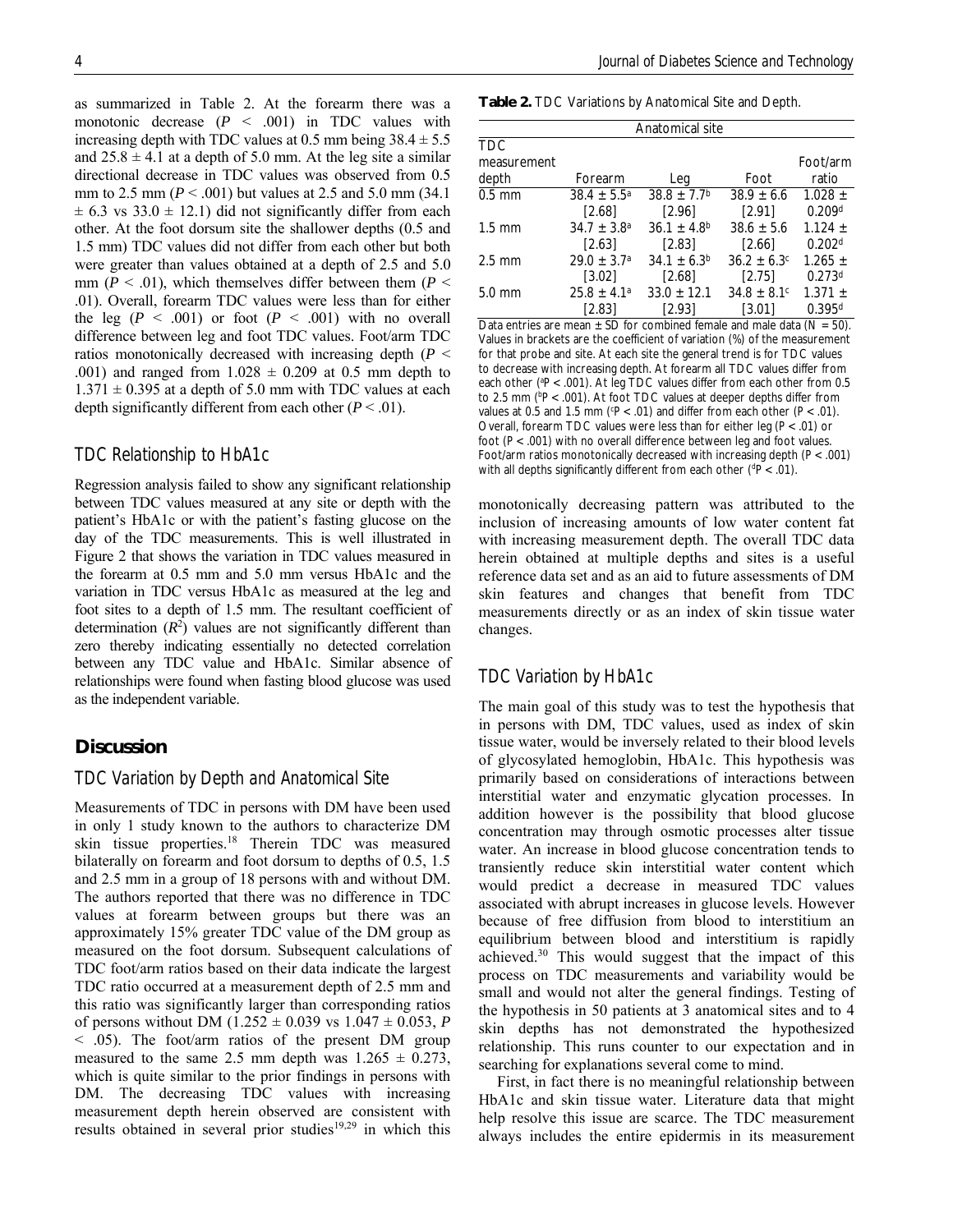volume and depending on the probe used will include also the dermis with the 0.5 mm probe, the dermis and some of the hypodermis with 1.5 and 2.5 mm depth probes and the most hypodermis with the 5.0 mm depth probe. Yet almost all assessments of skin water to be found in the literature are restricted to measurements of stratum corneum (SC) water. SC water measurements of forearm and leg using capacitance methods in 38 persons with DM showed no significant difference as compared to a group of 40 persons without DM.<sup>17</sup> In that study the DM group had a similar age and DM duration as the presently studied group and the absence of a water content difference at forearm and leg sites would be consistent with prior findings using the TDC method that includes both epidermal and dermal water.<sup>18</sup> Contrastingly, measurements of forearm and leg SC water using high frequency conductance methods in 49 persons with  $DM<sup>16</sup>$  indicate significantly reduced SC water between DM patients grouped above and below fasting glucose levels of 110 mg/dl. However, nonsignificant reductions in SC water were found when patients were grouped by HbA1c values above and below 5.8%.<sup>16</sup> The absence of a difference in SC water between high and low levels of HbA1c would be consistent with our findings as measured by TDC but our data also indicate no differences attributable to fasting glucose level.

A second possibility is that the present measuring approach is not sensitive enough to detect such a relationship. Arguing against this possibility is the fact that the observed coefficients of determination between all TDC depths and sites and HbA1c and fasting glucose were essentially zero showing an effective absence of any correlation. If some unmeasured confounding factors masked the hypothesized relationship then a low but not zero correlation might be expected in some of the correlations. However, since such a possible confounding factor or factors are not known, then this possibility cannot be completely ruled out.

A third factor to possibly account for the absence of correlation between current glycemic control and tissue water content is the potential confounding effects of duration of control. Although HbA1c values do provide an index of the most immediate 3-month level of control it is conceivable that such values do not sufficiently characterize levels of control in the present context. However, as far as we are able to determine it would be the most applicable parameter readily available.

Finally it should be noted that a limitation of the present study is the fact that the possible effects of several copresent conditions that might have been confounders have not be assessed. These include the possible impact of microvascular deficits that might be present in skin in some of the studied patients and also the possible impact of copresent peripheral neuropathy.

## **Conclusions**

The preponderance of the present data suggest the absence of a relationship between TDC values, as indices for skin tissue water, and either HbA1c or fasting glucose. This implies that skin TDC values to assess skin property features and changes in persons with DM are not sensitive to recent glucose control. Furthermore, the present results introduce a newly applied technology, TDC measurements to assess skin properties of persons with DM, and provide starting reference DM-related TDC reference data from which future studies may draw.

#### **Abbreviations**

DM, diabetes mellitus; HbA1c, glycosylated hemoglobin; IRB, institutional review board; SC, stratum corneum; TDC, tissue dielectric constant.

#### **Declaration of Conflicting Interests**

The author(s) declared no potential conflicts of interest with respect to the research, authorship, and/or publication of this article.

## **Funding**

The author(s) received no financial support for the research, authorship, and/or publication of this article.

#### **References**

- 1. Demirseren DD, Emre S, Akoglu G, et al. Relationship between skin diseases and extracutaneous complications of diabetes mellitus: clinical analysis of 750 patients. *Am J Clin Dermatol*. 2014;15:65-70.
- 2. Ferringer T, Miller F III. Cutaneous manifestations of diabetes mellitus. *Dermatol Clin*. 2002;20:483-492.
- 3. Mayrovitz HN, Larsen PB. Standard and near-surface laser-Doppler perfusion in foot dorsum skin of diabetic and nondiabetic subjects with and without coexisting peripheral arterial disease. *Microvasc Res*. 1994;48:338-348.
- 4. Rayman G, Hassan A, Tooke JE. Blood flow in the skin of the foot related to posture in diabetes mellitus. *Br Med J (Clin Res Ed)*. 1986;292:87-90.
- 5. Rayman G, Williams SA, Spencer PD, Smaje LH, Wise PH, Tooke JE. Impaired microvascular hyperaemic response to minor skin trauma in type I diabetes. *Br Med J (Clin Res Ed)*. 1986;292:1295-1298.
- 6. Tooke JE, Lins PE, Ostergren J, Fagrell B. Skin microvascular autoregulatory responses in type I diabetes: the influence of duration and control. *Int J Microcirc Clin Exp*. 1985;4:249-256.
- 7. Petrofsky JS, McLellan K, Bains GS, et al. Skin heat dissipation: the influence of diabetes, skin thickness, and subcutaneous fat thickness. *Diabetes Technol Ther*. 2008;10:487-493.
- 8. McCance DR, Dyer DG, Dunn JA, et al. Maillard reaction products and their relation to complications in insulindependent diabetes mellitus. *J Clin Invest*. 1993;91:2470- 2478.
- 9. Dyer DG, Dunn JA, Thorpe SR, et al. Accumulation of Maillard reaction products in skin collagen in diabetes and aging. *J Clin Invest*. 1993;91:2463-2469.
- 10. Behm B, Schreml S, Landthaler M, Babilas P. Skin signs in diabetes mellitus. *J Eur Acad Dermatol Venereol*. 2012;26:1203-1211.
- 11. Hashimoto K, Kunikata H, Yasuda M, et al. The relationship between advanced glycation end products and ocular circulation